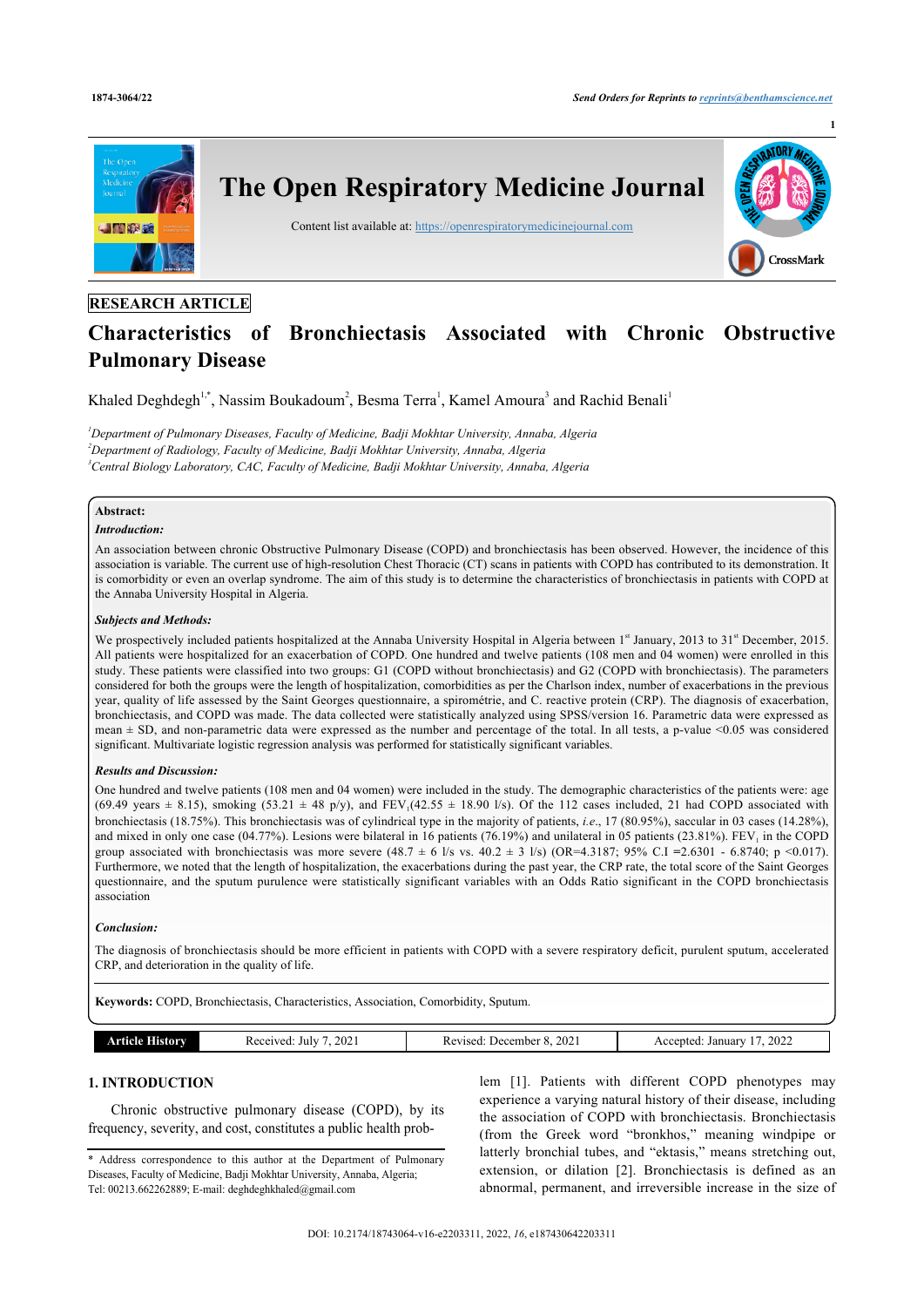the bronchi due to chronic inflammation, secondary to poor mucociliary clearance, or recurrent or chronic infections [\[3\]](#page-5-2). Bronchiectasis is considered by the GOLD (guidelines obstructive lung diseases) 2014 as comorbidity. Due to the common use of high-resolution computed tomography (HRCT) in COPD, bronchiectasis is now more detectable. The two pathologies are characterized by common symptoms, including cough, expectoration, and the possibility of exacerbation due to a recent or persistent infection. They constitute an overlap syndrome[[4](#page-5-3)]. The existence of bronchiectasis in COPD increases the severity of symptoms and the number of exacerbations [[5](#page-5-4)], severe disease, worse outcomes, and more isolation of potentially pathogenic microorganisms [\[6\]](#page-5-5). The prevalence of this coexistence varies from 4 to 72% [\[7\]](#page-5-6) and is observed mainly in the advanced forms of COPD [\[8\]](#page-5-7). However, the causes and mechanisms of bronchiectasis in COPD are still not clear.

This study aimed to determine the frequency, characteristics, and impact of bronchiectasis, and in severe cases, meantime of hospital stay, and quality of life in patients with COPD. This study was conducted in the department of pneumology at the university hospital of Annaba City in East Algeria.

#### **2. SUBJECTS AND METHODS**

#### **2.1. Study Subjects**

We prospectively included all patients hospitalized for an exacerbation of COPD at the Annaba university hospital in Algeria between  $1<sup>st</sup>$  January, 2013 to 31 $<sup>st</sup>$  December, 2015. We</sup> excluded patients who had bronchiectasis before COPD, asthma, pulmonary fibrosis, and those who had previously been diagnosed with pulmonary tuberculosis. Tuberculosis is the largest cause of bronchiectasis in Algeria; the tuberculosis origin of bronchiectasis was ruled out by questioning, which did not find any history of taking anti-tuberculosis drugs, and by the absence of names of patients included in the district tuberculosis mandatory notification register. One hundred and twelve patients (108 men and 04 women) were enrolled. These patients were classified into 02 groups: G1 (COPD without bronchiectasis) and G2 (COPD with bronchiectasis). At discharge, the length of hospitalization of each patient, as well as the number of COPD exacerbations per year, was noted. One month after their discharge from the hospital and during the COPD check-up, spirometry was performed for each patient to assess the severity of the disease. According to the COPD diagnosis and recommendations of GOLD 2013, we used an easy-one spirometer with calibration. The evaluation of the quality of life was made by the specific questionnaire of Saint George (SGQR) in a validated Arabic version. The questionnaire consisted of two parts (The  $2<sup>nd</sup>$  one had 07 sections) and three areas (impact, symptoms, and disability). We calculated the score of each patient on 100 points, with an overall score that was calculated by the software. BMI in  $m^2$  / kg and smoking in terms of the number of packs per year were calculated for each patient. The Anthonisen index was assessed and classified into 03 levels at the time of hospitalization for exacerbation of COPD and compared in both groups. Dyspnea was assessed on exertion according to the mMRC scale (modified Medical Research Council). The average length of hospitalization was calculated (the number of days of hospitalization for exacerbation in each group). C-reactive protein CRP was observed in all patients. All these parameters were compared in the two groups

## **2.2. High-resolution Chest Thoracic Scan**

The examination was performed in the supine position during apnea with slices <1mm thick to explore the entire pulmonary field. The diagnosis of bronchiectasis is based on the increase in the diameter of the bronchus relative to the satellite vessel.

## **2.3. Diagnosis Criteria of COPD, Exacerbation, and Bronchiectasis**

#### *2.3.1. The Diagnosis of COPD*

It is based on the 2013 GOLD criteria: the presence of an obstructive ventilatory disorder (TVO) that is not completely reversible on spirométrie and is defined by a maximum expiratory volume at the first second (FEV1) / forced vital capacity (FVC) ratio) <70% post

Bronchodilatation. Severity is classified according to the FEV1.

#### *2.3.2. Exacerbation of COPD*

It is worsening of respiratory symptoms beyond daily variations requiring modification of treatment.

#### *2.3.3. Bronchiectasis*

It is defined according to the criteria of Naidich [9]. The 03 morphological aspects of bronchiectasis include cylindrical, tubular, and saccular. It also has a unilateral or bilateral character.

#### **2.4. Statistical Analysis**

The data collected were statistically analyzed using SPSS/version 16. Parametric data were expressed as mean ± SD, and nonparametric data were expressed as the number and percentage of the total. A student t-test for quantitative independent variables was performed for the analysis of the difference between the two groups. A Chi-square test of significance was used to compare the proportion between the two categorical variables. In all tests, a p-value of  $\leq 0.05$  was considered significant. Multivariate logistic regression analysis was performed for statistically significant variables associated with the presence of bronchial dilations associated with COPD, making it possible to identify the factors independently linked to the presence of bronchiectasis by calculating the Odds Ratio (OR).

## **2.5. Ethical Aspect**

Written consent from the institution's ethics committee was obtained and was carried out in compliance with all ethical measures during the various stages of this work, including respect for confidentiality, physical integrity, and patient consent.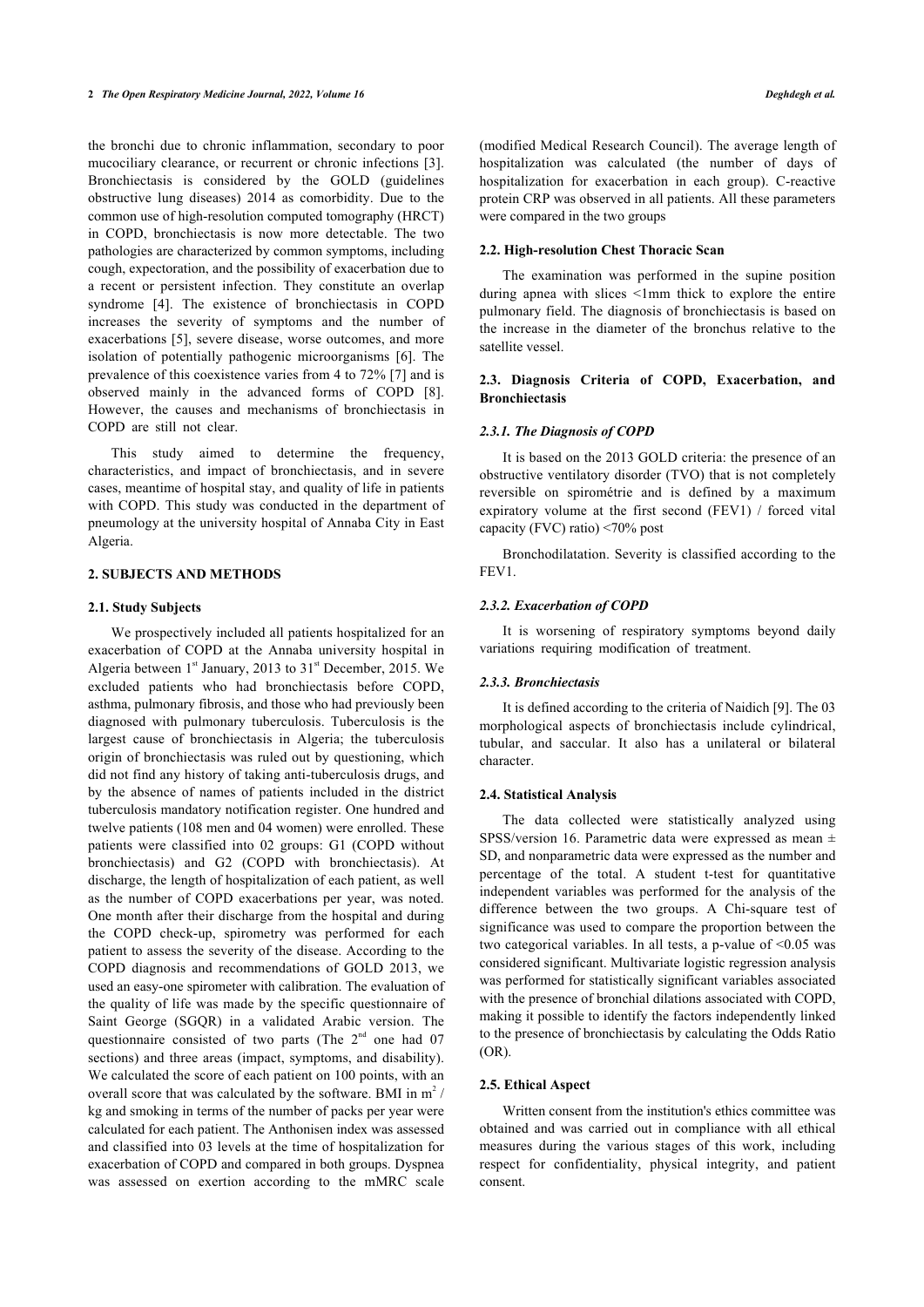## **3. RESULTS**

<span id="page-2-1"></span>One hundred and twelve patients (108 men and 04 women) were included in the study. The demographic characteristics of the participants are shown in Table **[1](#page-2-0)** including the average age of 69.49 years  $\pm$  8.15, smoking of 53.21  $\pm$  48 P / A on average, and an FEV1 of  $42.55 \pm 18.90$  l / s. COPD was recorded at 22.5% as moderate, 43.6% as severe, and 33.9% as very severe. The average six-minute walk test was  $273,79 \pm 112,79$ m. BODE index was 5, 54± 2, 63. Of the 112 cases included, 21 had COPD associated with bronchiectasis (18.75%), as shown in Fig. (**[1](#page-2-1)**).

Bronchiectasis occurred in the lower lobes in 15 cases (71.42%) and the upper lobes in 06 cases (28.58%). It was the cylindrical type of bronchiectasis in the majority of patients, *i.e*., 17 (80.95%), saccular in 03 cases (14.28%), and mixed in only one case (04.77%). Lesions were bilateral in 16 patients (76.19%) and unilateral in 05 (23.81%) cases, as shown in Table **[2](#page-2-2)**.



<span id="page-2-0"></span>**Fig. (1).** Frequency of bronchiectasis in patients with COPD.

## **Table 1. Characteristics of the study population.**

| <b>Setting</b> | <b>Features</b>                      |  |  |  |
|----------------|--------------------------------------|--|--|--|
| Population     | 112                                  |  |  |  |
| Age            | 69.49 Ans $\pm$ 8.15 ans             |  |  |  |
| Sex            | $108 M - 4 F$                        |  |  |  |
| Smoking        | 53, $21 \pm 48$ P/Y                  |  |  |  |
| BMI            | $20.49 \pm 87 \text{ m}^2/\text{kg}$ |  |  |  |
|                | Moderate 22.5%                       |  |  |  |
| <b>COPD</b>    | Severe 43.6%                         |  |  |  |
|                | Very Severe 33.9%                    |  |  |  |
| $FEV_1$        | $42,55 \pm 18,90\%$                  |  |  |  |
| <b>BODE</b>    | $5,54 \pm 2,63$                      |  |  |  |
| 6MWT           | 273,79±112,79 m                      |  |  |  |
| I. Charlson    | $3,99 \pm 2,32$                      |  |  |  |
| mMRC           | $2.78 \pm 0.79$                      |  |  |  |

## <span id="page-2-2"></span>**Table 2. Characteristics of bronchiectasis on CT in group 2 (COPD associated with bronchiectasis).**

| Characteristics                   | $N^{\circ}$ (%) |
|-----------------------------------|-----------------|
| $N_{\it O \textit{ of Patients}}$ | 21(18.75)       |
| <b>Location</b>                   |                 |
| Upper lobe                        | 06 (28.58)      |
| Lower lobe                        | 15 (71.42)      |
| <b>Type</b>                       |                 |
| Cylindrical                       | 17(80.95)       |
| Sacular                           | 03(14.28)       |
| Mixed                             | 01(04.77)       |
| <b>Bilaterality</b>               |                 |
| Bilatéral                         | 16(76.19)       |
| Unilateral                        | 05(23.81)       |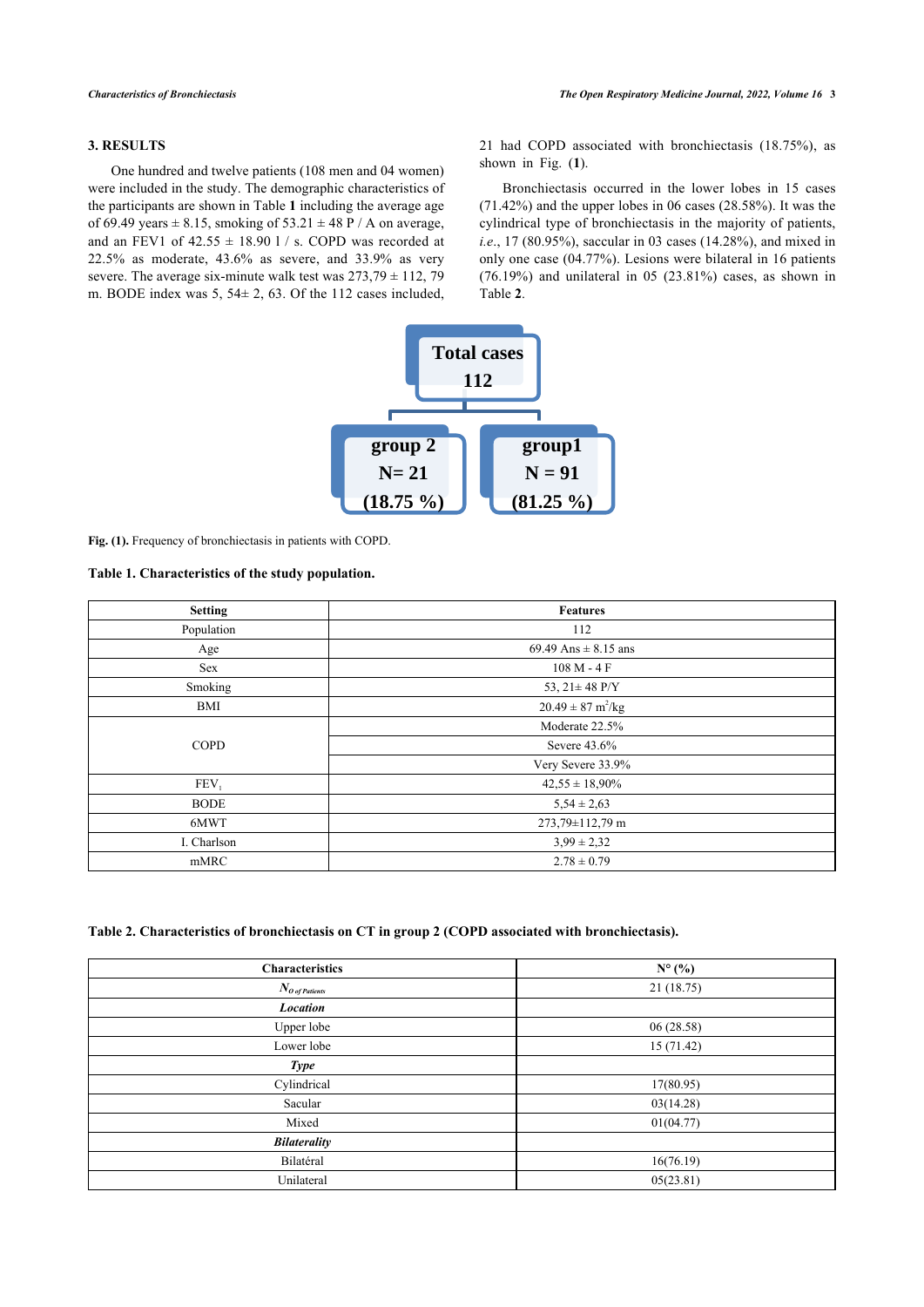<span id="page-3-0"></span>

| <b>Characteristics</b>         | Goup 1                   | Goup 2                   | P-value                  |
|--------------------------------|--------------------------|--------------------------|--------------------------|
| $N_{0}$                        | 91                       | 21                       |                          |
| Age                            | 70.69y                   | 68.28y                   | 0.378                    |
| Sex                            |                          |                          |                          |
| Male                           | 87                       | 21                       | $\overline{\phantom{a}}$ |
| Female                         | 04                       | $\overline{\phantom{a}}$ |                          |
| Smoking                        | 50, 11P/Y                | 56, 47P/Y                | 0.249                    |
| Charlson index                 | $3.75 \pm 7.44$          | $4.26 \pm 2.98$          | 0.412                    |
| FEV <sub>1</sub>               | $48.7 \pm 6$ $1/s$       | $40.2 \pm 31/s$          | 0.017                    |
| mMRC                           | $3 \pm 14$               | $4 \pm 66$               | 0.031                    |
| Purulent sputum                | 48%                      | 64%                      | 0.029                    |
| Anthonisen Index               | $\overline{\phantom{a}}$ | $\overline{a}$           | 0.521                    |
| Type 1                         | 13 (10.83%)              | 44 (48.35%)              |                          |
| Type 2                         | 39(42.8%)                | $04(3.33\%)$             | $\overline{a}$           |
| Type 3                         | $08(8.8\%)$              | $04(3.33\%)$             | $\blacksquare$           |
| Length of hospital stay        | 08 days                  | 12 days                  | 0.014                    |
| <b>SGQR</b> total              | $34,51 \pm 14,23$        | $46,11\pm74.39$          | 0.032                    |
| <b>CRP</b>                     | 25                       | 38                       | 0.001                    |
| Exacerbations in previous year | 0.98                     | 1.48                     | 0.041                    |

Table **[3](#page-3-0)** shows the analysis of the characteristics of COPD in the two groups (G1: 91 cases of COPD without bronchiectasis and G2: 21 cases associated with bronchiectasis).

The mean age was  $70.69 \pm 3.37$  y in G1 and  $68.28 \pm 9.14$  y in G2. Regarding sex, only 04 female cases were found, all in group 1. The average smoking variable was  $50,11 \pm 80$  P/Y in G1 and  $56,47 \pm 37$ P/Y in G2. Average tobacco consumption, Charlson's index, sputum purulence, FEV1, mMRC, mean hospital stay, SGQR, CRP, and exacerbations during the past year were, respectively:  $3.75 \pm 7.44$ ,  $48.7 \pm 6$  1/s,  $3 \pm 14$ ,  $44$ , 48%,  $48.7 \pm 61$  / s,  $3 \pm 14$ , 08 days,  $34.51 \pm 14.23$ , 25, and 0.89 in G1 compared to 4.26±2.98, 40.2±3 l/s, 4±66, 64%, 12 days,  $46,11 \pm 74.39, 38,$  and 1.88 times in G2.

#### **4. DISCUSSION**

COPD is a serious public health problem and a major cause of chronic morbidity and mortality in the world [[10](#page-5-8)]. A study [[11\]](#page-5-9) found that the prevalence of COPD is 4.9% in Algeria. On the other hand, the incidence of bronchiectasis in Algeria is unknown; however, it is estimated that tuberculosis remains the greatest cause of bronchiectasis in the country.

The causes and mechanisms of bronchiectasis in COPD are still not clear.

One hundred twenty patients hospitalized for exacerbation of COPD were included in our study. These cases were divided into 2 groups: group G1 having 91 patients (not having associated bronchiectasis) and G2, including 21 patients with a combination of the two pathologies. The prevalence of this association was 18.75%. In our study, we included not only moderate to severe COPD cases but also mild cases, which could explain this prevalence. This prevalence was similar to the one found in a study conducted by M. Bafadhel [[12](#page-5-10)] and was reported by Yong-hua Gao [\[13](#page-5-11)].

The increasing availability and the use of HRCT in COPD indicated that the association of this condition with bronchiectasis is frequent: *i.e*., from 4 to 57% [[14](#page-5-12) - [16](#page-5-13)]. This prevalence varied according to regions and diagnostic criteria. In 71.42% of cases, bronchiectasis was located in the lower lobes, and it was cylindrical type in 80.95% of cases. In 76.19% of cases, it was bilateral. These characteristics were also reported by other studies. The basal seat, the cylindrical type, and the bilateral aspect of bronchiectasis were found, respectively, in 66.6%, 81.8%%, and 72.8% of cases in the study conducted by Eman O [\[17](#page-5-14)]. These results were also reported in other studies [[18,](#page-5-15) [19](#page-5-16)]. The involvement of the lower lobes may reflect gravity-dependent retention of infected secretions [\[20](#page-5-17)].

<span id="page-3-1"></span>

| Table 4. Multivariate logistic regression analysis for statistically significant variables ( $p<0.05$ ). |  |  |  |  |
|----------------------------------------------------------------------------------------------------------|--|--|--|--|
|                                                                                                          |  |  |  |  |

|                                | <b>OR</b> | 95%C.I. |        |
|--------------------------------|-----------|---------|--------|
| <b>FEV</b>                     | 4.3187    | 2.6301  | 6.8740 |
| Purulent sputum                | 1.4150    | 0.5012  | 2.4189 |
| Length of hospital stay        | 3.9617    | 0.8972  | 5.4633 |
| <b>SGQR</b>                    | 1.9442    | 0.3167  | 3.7410 |
| <b>CRP</b>                     | 0.9662    | 0.2187  | 1.8286 |
| Exacerbations in previous year | 0.7523    | 0.1437  | 1.5562 |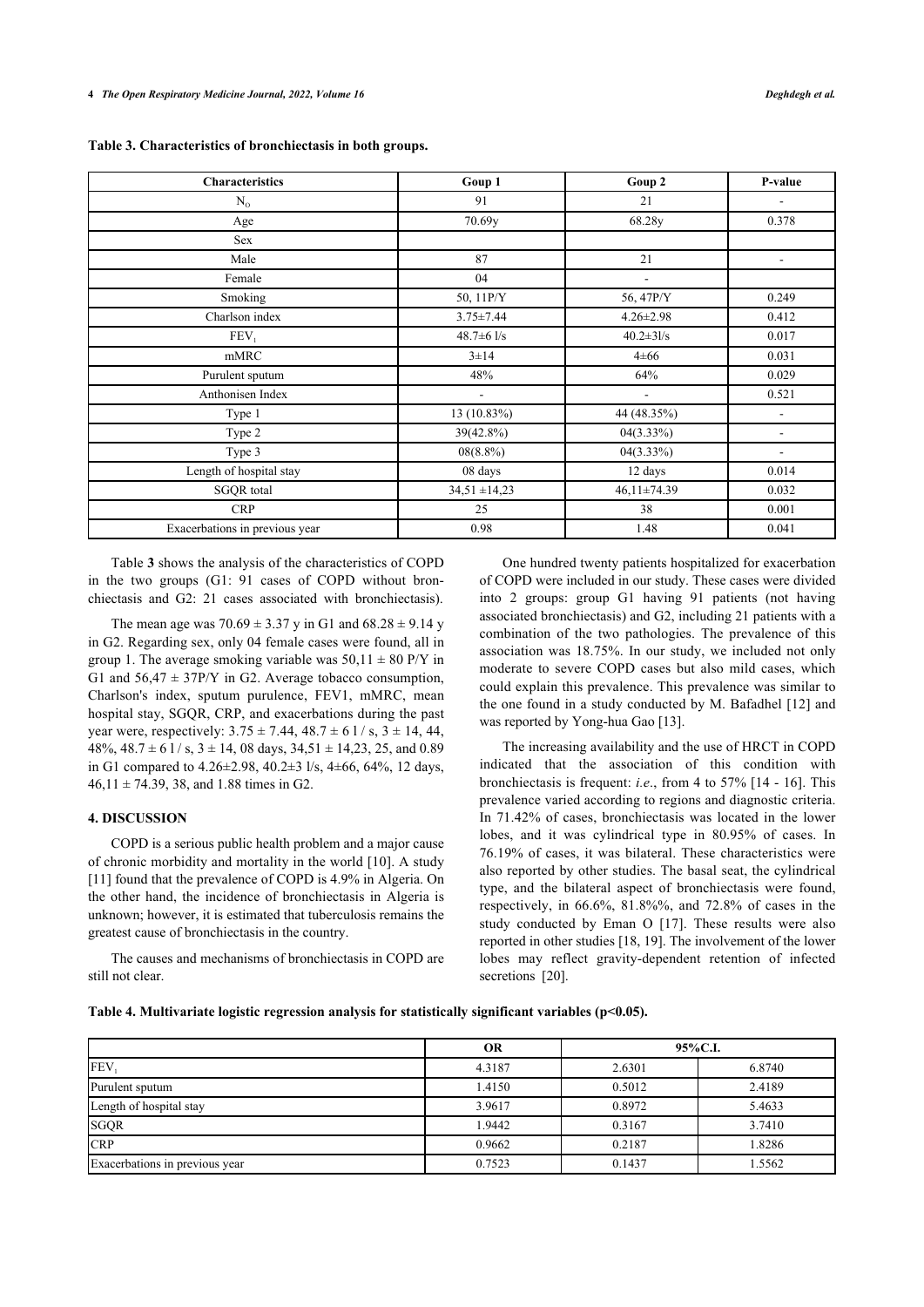The socio-demographic characteristics of the patients were comparable between the two groups. Our population was predominantly male; we only had 04 women out of the 112 patients included in the study. This gap is explained by less smoking by females, which is not frequent in Algeria and remains a taboo. It explains the gender distribution of COPD in Algeria to be still dominated by males. However, no significant difference was reported in their average age ( $p = 0.378$ ). G1 patients had a mean age of 70.69 years compared to 68.8 years in G2. Tobacco is the most important risk factor for COPD, causing the two etiopathological components of the disease, obstruction and the decline of respiratory function [[21\]](#page-5-18). It plays an important role in the onset of bronchiectasis by altering the means of defense of the lungs. It promotes chronic colonization in the respiratory tract, which triggers a cascade of events, leading to progressive deterioration of the bronchial wall and the manifestation of bronchiectasis. Smoking was noticed in all patients. In G150.11 PY vs. 56.47PY in G2, there was no significant difference (p=0.249). Tobacco is not a determining factor in the association between COPD and bronchiectasis. This observation was reported in the study conducted by C. Habouria [[22\]](#page-5-19) on 100 patients, in which tobacco was reported as  $67.5 \pm 10.5$  PY in G1 and  $64.3 \pm 10.03$  PY in G2, (p=0.128). On the other hand, Eman. O [\[17](#page-5-14)] found a significant relationship ( $p = < 0.001$ ) in a study involving 69 patients with moderate to severe COPD. In 2017, GOLD[[10\]](#page-5-8) considered bronchiectasis as comorbidity. Both conditions are characterized by inflammation and irreversible obstruction. We found a higher Charlson index in G1, *i.e.*,  $3.75 \pm 7.44$  vs. 4.26  $\pm$  2.98 in G2 but without a significant relationship (p = 0.412). Nowiński[[23\]](#page-5-20) found that COPD patients with and without bronchiectasis had a similar Charlson index (2.5 vs. 2.1, p=0.05). Another study on comorbidities involved 05 phenotypes (ACOS, chronic bronchitis, COPD with bronchiectasis, emphysema, and frequent exacerbator), Badawy [\[24\]](#page-5-21) found, in the COPD bronchiectasis group, a 52.4% frequency of cor pulmonale, 42.9% of systemic hypertension, and 38.1% of depression. During the hospitalization of these patients for exacerbation, we noticed that for the Anthonisen index, Type 1 was more frequent in G2, and stroke in 44 patients (48.35%) compared to 13 (61.90%) in G1 ( $p = 0.521$ ). The significant variables associated with the presence of bronchiectasis found in our study include  $FEV<sub>1</sub>$ , mMRC, sputum purulence, length of hospital stay, QSGR, Creactive protein, and exacerbations in the previous year. These seven variables were included in the logistic regression analysis Table**4**. Multivariate logistic regression analysis showed that  $FEV<sub>1</sub>$  in the COPD group associated with bronchiectasis was more severe  $(48.7 \pm 6 \frac{1}{s} \text{ vs. } 40.2 \pm 3 \frac{1}{s})$ (OR=4.3187; 95% C.I **=**2.6301 - 6.8740; p <0.017).

The severity of the respiratory deficit is correlated with the presence of bronchiectasis in COPD. Indeed, many authors reported a linear correlation between the severity of COPD and bronchiectasis [\[22](#page-5-19), [25,](#page-5-22) [26](#page-5-23)].

Bronchiectasis with the stagnation of the secretions, which favors the chronic colonization of the airways, also favors sputum purulence, which is correlated with the presence of bronchiectasis in our study (OR=1.4150; 95% C.I **=**0.5012- 2.4189; p <0.029). The sputum purulence has been found to be associated with the presence of bronchiectasis, as reported by several authors [\[27](#page-5-24) - [29](#page-6-0)]. Inflammation plays an important role in the etiology of both conditions. One of the essential markers thereof is C-reactive protein (CRP). We found a significant correlation (OR=0.9662; 95% C.I **=**0.2187- 1.8286; p <0.001) between an increased level of CRP and the presence of bronchiectasis (38 in GP 2 *vs*. 25 in GP1). A. Ben Saad [\[30\]](#page-6-1) conducted a retrospective study on 423 cases of COPD, of which 84 had bronchiectasis, and no CRP difference in the two groups with or without bronchiectasis was reported. Tulek. B [[31](#page-6-2)] and M.Garcia [[32\]](#page-6-3) also reported in their respective studies a significant Odds Ratio relationship. Regarding the average length of hospitalization, Qihong Yu [\[33\]](#page-6-4) reported that the association of bronchiectasis with COPD does not appear to increase the length of hospital stay for an exacerbation of COPD (12.86±5.07 days in G2 *vs*. 11.56±4.06, p=0.113). The severity of the exacerbations, particularly those due to bacterial infections or pseudomonas aeruginosa, plays an important role [[34](#page-6-5)] in predicting a longer treatment and hospital stay. We found that the patients in G2 had a significantly longer hospital stay than G1 patients (12 *vs*. 8 days) with OR= 3.9617; 95% C.I = 0.8972 - 5.4633 (p= $0.014$ ).

On the other hand, A.Molino [\[35\]](#page-6-6) and G.S.Muñoz [[36\]](#page-6-0), in their studies, reported the existence of this significant relationship.

The quality of life is found to be significantly impaired in patients with COPD and associated bronchiectasis. The total score of the Saint Georges questionnaire was higher in G2 group  $(34.51 \pm 14 \text{ vs. } 46.11 \pm 74)$ . (OR= 1.9442 95%C.I) **=**0.3167- 3.7410;p = 0.032).

D. Carrillo [\[37\]](#page-6-7) conducted a study in which the COPD Assessment Test (CAT) was performed on 96 patients with bronchiectasis (without COPD). The study of the quality of life and the research on possible depression should lead to proposing a specific treatment in the therapeutic protocol of these comorbidities.

Frequent exacerbations are a hallmark of the association between COPD and bronchiectasis [\[38](#page-6-8) - [41\]](#page-6-9). In our study, the number of exacerbations during the past year was higher in the bronchiectasis group.

#### **CONCLUSION**

Association between COPD and bronchiectasis could have important clinical implications since both diseases have different and complementary therapeutic approaches. The diagnosis of bronchiectasis should be more efficient in patients with COPD having a severe respiratory deficit, purulent sputum, accelerated CRP, and deterioration in the quality of life.

Both chronic conditions seem to combine and worsen the psychological impact. The study of the quality of life considering this association is rare, indicating the need for further research.

#### **AUTHORS' CONTRIBUTIONS**

Deghdegh Khaled contributed to the conception, synthesis coordination, and analysis. Boukdoum Nassim participated in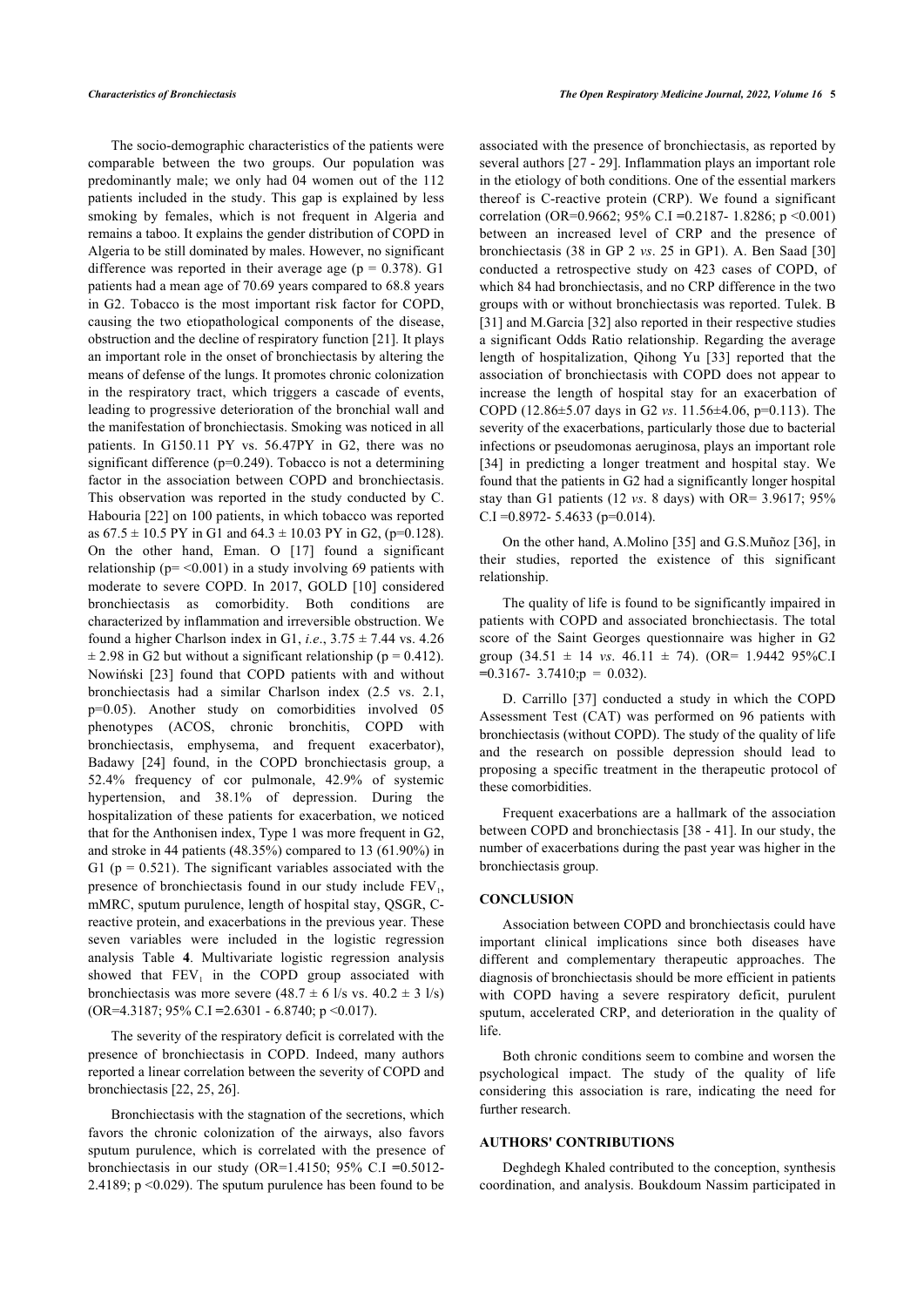data collection and finalized the study design.

Terra Besma participated in manuscript preparation.

<span id="page-5-5"></span>Benail Rachid performed analysis and participated in the interpretation of data.

<span id="page-5-6"></span>Amoura Kamel reviewed the manuscript for important intellectual content.

## <span id="page-5-7"></span>**AUTHORIZATION FOR PUBLICATION BY THE INSTITUTION**

Authorization for publication was obtained from the institution, Faculty of Medicine, Badji Mokhtar University Annaba.

## <span id="page-5-9"></span><span id="page-5-8"></span>**ETHICS APPROVAL AND CONSENT TO PARTICIPATE**

<span id="page-5-10"></span>The study was approved by the Annaba University Hospital, Algeria.

## <span id="page-5-11"></span>**HUMAN AND ANIMAL RIGHTS**

<span id="page-5-12"></span>No animals were used in this research. All human research procedures were followed in accordance with the ethical standards of the committee responsible for human experimentation in accordance with the Helsinki Declaration of 1975, as revised in 2013.

## <span id="page-5-14"></span><span id="page-5-13"></span>**CONSENT FOR PUBLICATION**

<span id="page-5-15"></span>Informed consent was obtained from all the participants before publication.

## **STANDARDS OF REPORTING**

STROBE guidelines were followed.

## <span id="page-5-16"></span>**AVAILABILITY OF DATA AND MATERIALS**

Not applicable.

#### <span id="page-5-18"></span><span id="page-5-17"></span>**FUNDING**

None.

## <span id="page-5-19"></span>**CONFLICT OF INTEREST**

Declared none.

# **ACKNOWLEDGEMENTS**

<span id="page-5-20"></span>The authors would like to thank the resident physicians of the pneumology department who participated in the data collection.

## <span id="page-5-22"></span><span id="page-5-21"></span><span id="page-5-0"></span>**REFERENCES**

- [1] Agustí A, Vogelmeier C, Faner R. COPD 2020: Changes and challenges. Am J Physiol Lung Cell Mol Physiol 2020; 319(5): L879-83.
- <span id="page-5-23"></span><span id="page-5-1"></span>[\[http://dx.doi.org/10.1152/ajplung.00429.2020](http://dx.doi.org/10.1152/ajplung.00429.2020)] [PMID: [32964724\]](http://www.ncbi.nlm.nih.gov/pubmed/32964724) [2] James D. Bronchiectasis and COPD Overlap A Case of Mistaken Identity Chest 2017; 151(6): 1204-6.
- [3] Barker AF. Bronchiectasis. N Engl J Med 2002; 346(18): 1383-93.
- <span id="page-5-24"></span><span id="page-5-3"></span><span id="page-5-2"></span>[4] Hansen G. Focus on Bronchiectasis/COPD Overlap: An Under-Recognized But Critically Important Condition. Resp Ther 2018;  $13(4)$ : 55-8.
- <span id="page-5-4"></span>[5] Jin J, Yu W, Li S, Lu L, Liu X, Sun Y. Yongchang Sun Factors

associated with bronchiectasis in patients with moderate–severe chronic obstructive Pulmonary disease. Medicine (Baltimore) 2016;  $95(29) \cdot 29$ 

[\[http://dx.doi.org/10.1097/MD.0000000000004219](http://dx.doi.org/10.1097/MD.0000000000004219)]

- [6] Shannon N, Barker A, Alan F. Chronic obstructive pulmonary disease and bronchiectasis Curr OPin Pulmon Med 2013; 19(I.2): 133.: 39.
- [7] Martinez-Garcia MA, Miravitlles M. Bronchiectasis in COPD patients: More than a comorbidity? Int J Chron Obstruct Pulmon Dis 2017; 12: 1401.: 1411.
- [8] Shi L, Wei F, Ma T, Zhou W, Li M, Wan Y. Impact of radiographic bronchiectasis in COPD. Respir Care 2020; 65(10): 1561-73. [\[http://dx.doi.org/10.4187/respcare.07390](http://dx.doi.org/10.4187/respcare.07390)] [PMID: [32265292\]](http://www.ncbi.nlm.nih.gov/pubmed/32265292)
- [9] Naidich DP, McCauley DI, Khouri NF, Stitik FP, Siegelman SS. Computed tomography of bronchiectasis. J Comput Assist Tomogr 1982; 6(3): 437-44. [\[http://dx.doi.org/10.1097/00004728-198206000-00001](http://dx.doi.org/10.1097/00004728-198206000-00001)] [PMID: [7096687](http://www.ncbi.nlm.nih.gov/pubmed/7096687)]
- [10] The Global Initiative for Chronic Obstructive Lung Diseases (GOLD). Available from:<https://goldcopd.org/gold-reports/>
- [11] AissanouS. TarsiftF. Skander: Epidemiology of chronic obstructive pulmonarydisease in Algiers. Rev Mal Respir 2011; 28(1): 32-40. [PMID: [21277472\]](http://www.ncbi.nlm.nih.gov/pubmed/21277472)
- [12] Bafadhel M, Umar I, Gupta S, *et al.* The role of CT scanning in multidimensional phenotyping of COPD. Chest 2011; 140(3): 634-42. [\[http://dx.doi.org/10.1378/chest.10-3007\]](http://dx.doi.org/10.1378/chest.10-3007) [PMID: [21454400\]](http://www.ncbi.nlm.nih.gov/pubmed/21454400)
- [13] Gao Y-H, Guan W-J, Liu S-X, et al. Aetiology of bronchiectasis in adults: A systematic literature review. Respirology 2016; 21: 1376-83.
- [14] Martinez-Garcia MA, Soler-Cataluna JJ, DonatSanz Y. Factors associated with bronchiectasis in patients with COPD. Chest 2011; 140: 1130-7.
- [15] Maguire Graeme. Bronchiectasis A guide for primary care Australian Family Physician 2012; 41(11): 842-50.
- [16] Evaluation of COPD Longitudinally to Identify Predictive Surrogate Endpoints (ECLIPSE) investigators. Characterisation of COPD heterogeneity in the ECLIPSE cohort. Respir Res 2010; 11: 122.
- [17] Arram EO, Elrakhawy MM. Bronchiectasis in COPD patients. Egypt J Chest Dis Tubere 2012; 61(4): 307-12. [\[http://dx.doi.org/10.1016/j.ejcdt.2012.07.001\]](http://dx.doi.org/10.1016/j.ejcdt.2012.07.001)
- [18] Seker B, Yigitbas BA, Satici C, Yurt S, Kosar AF. The relationship of bronchiectasis to airway obstruction and inflammation in patients with chronic obstructive pulmonary disease. Eurasian J Pulmonol 2019;  $21(1): 21-8.$

[\[http://dx.doi.org/10.4103/ejop.ejop\\_17\\_19](http://dx.doi.org/10.4103/ejop.ejop_17_19)]

- [19] Crisafulli E, Guerrero M, Ielpo A, *et al.* Impact of bronchiectasis on outcomes of hospitalized patients with acute exacerbation of chronic obstructive pulmonary disease: A propensity matched analysis. Sci Rep 2018; 8(1): 9236.
- [\[http://dx.doi.org/10.1038/s41598-018-27680-y](http://dx.doi.org/10.1038/s41598-018-27680-y)] [PMID: [29915333\]](http://www.ncbi.nlm.nih.gov/pubmed/29915333) [20] King PT. The pathophysiology of bronchiectasis. Int J Chron Obstruct Pulmon Dis 2009; 4: 411-9.
- [\[http://dx.doi.org/10.2147/COPD.S6133\]](http://dx.doi.org/10.2147/COPD.S6133) [PMID: [20037680](http://www.ncbi.nlm.nih.gov/pubmed/20037680)]
- [21] Karadogan D, Onal O, Sahin DS, Kanbay Y. Factors associated with current smoking in COPD patients:A cross-sectional study from the Eastern Black Sea region of Turkey. Tob Induc Dis 2018; 16: 22.
- [22] Habouria C, Bachouch I, Belloumi N, Harizi C, Chermiti F, Fenniche S. Bronchial dilatations associated with©chronic obstructive pulmonary disease: Clinical and©evolutionary profile. Pan African Med J 2020; 37(249)

[\[http://dx.doi.org/10.11604/pamj\]](http://dx.doi.org/10.11604/pamj)

- [23] Nowiński A, Korzybski D, Bednarek M. Does bronchiectasis affect COPD comorbidities? Adv Respir Med 2019; 87(6): 214-20. [\[http://dx.doi.org/10.5603/ARM.2019.0059\]](http://dx.doi.org/10.5603/ARM.2019.0059) [PMID: [31970723\]](http://www.ncbi.nlm.nih.gov/pubmed/31970723)
- [24] Badawy M Sh, Alaa M. Evaluation of co-morbidities among different chronic obstructive pulmonary disease phenotypes. Intl J Thorax 2018;  $1(1): 8.$
- [25] Fransisco Blasi; James D .Calmers; and Stephano Aleberti. COPD and Bronchiestasis phenotype, endotype or comorbidity?. COPD 2014; 11: 603-4.
- [26] Miguel Angel MartínezGarcía, Juan José Soler: Cataluña Chronic obstructive pulmonary disease and bronchiectasias. Arch Bronconeumol 2010; (46): (Suppl. 3)11-7. [\[http://dx.doi.org/10.1016/S0300-2896\(10\)70021-1\]](http://dx.doi.org/10.1016/S0300-2896(10)70021-1)
- [27] Mao Bei, Lu Hai-Wen, Li Man-Hui, *et al.* The existence of bronchiectasis predicts worse prognosis in patients with COPD. Sci Rep 2015; 5: 10961.

[\[http://dx.doi.org/10.1038/srep10961\]](http://dx.doi.org/10.1038/srep10961)

[28] Sadigov A, Isayev I, Aliyev A, Mamayeva N. The co-existing of